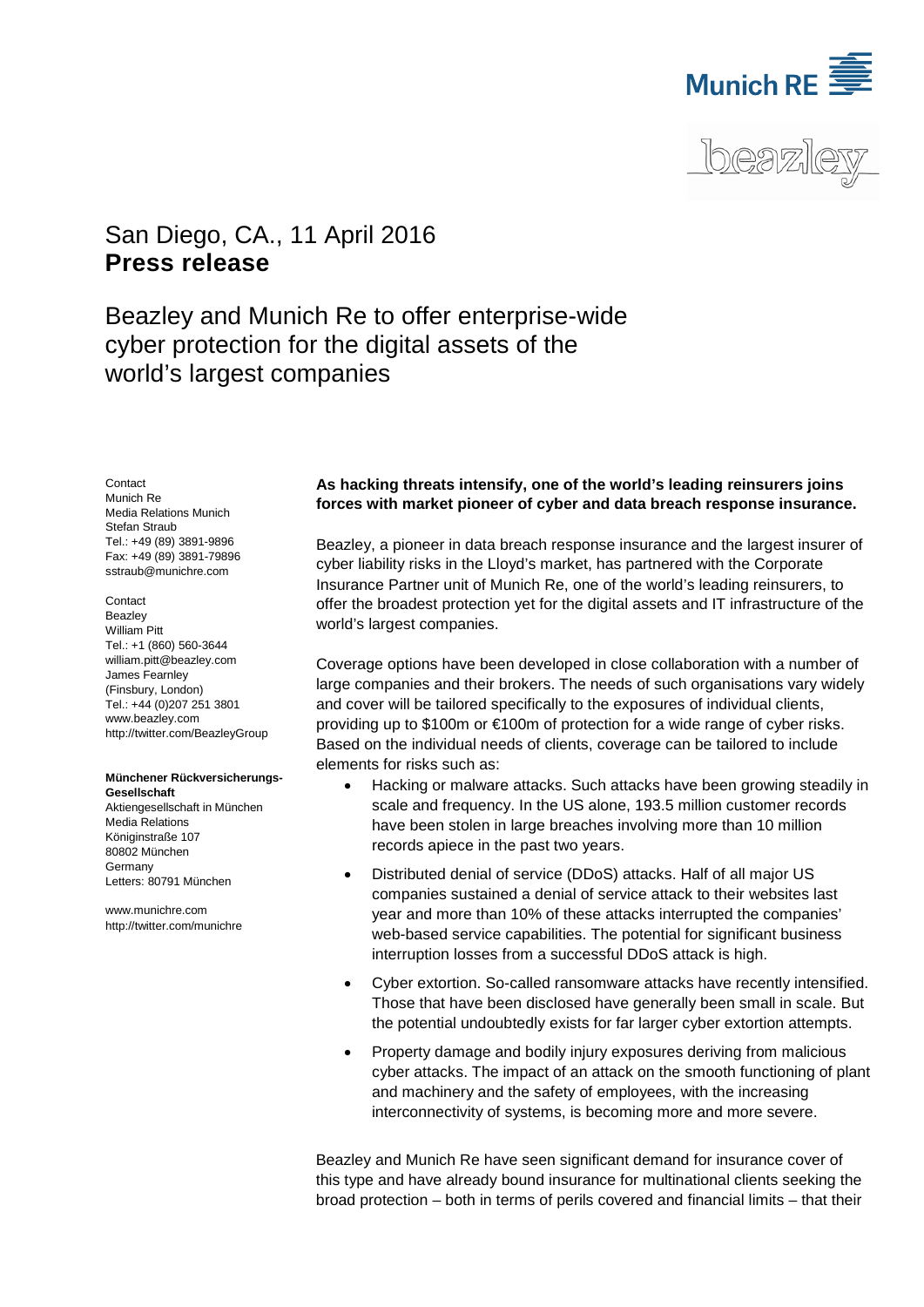



[11 April 2016](#page-0-0) **Press [release](#page-0-1)** Page 2/3

partnership uniquely affords. Working together in close collaboration with clients, brokers and IT companies, they are able to better understand the specific cyber risk profile of an individual client and develop bespoke solutions accordingly.

Adrian Cox, head of specialty lines at Beazley, said: "The London insurance market is a crucible for innovation in cyber insurance. I am delighted that we have been able to build on our strong relationship with Munich Re to expand the coverage available for this prototypical 21st century risk."

Mike Donovan, Beazley's focus group leader for technology, media and business services, said: "Rapidly flowing data is the lifeblood of modern business. When that data ceases to flow, or is siphoned off, the costs for large interconnected enterprises can be huge. We can now provide the kind of robust and flexible protection that large businesses need at a time when cyber threats are proliferating worldwide."

Chris Storer, head of cyber solutions for Corporate Insurance Partner, which is dedicated to industrial clients and part of Munich Re's Risk Solutions activities, said: "In recent years, cyber threats have risen steadily up the agenda of the world's largest companies as they have observed the real impact of cyber incidents, with significant implications for their balance sheet and financing capabilities, through to dealing with regulators and rating agencies. Corporate Insurance Partner, with its broad industrial and complex single risk expertise, is in a unique position to push the boundaries of insurability when it comes to helping clients cushion the true financial impact of a cyber event. Through our close partnership with Beazley and the combining of our expertise, we believe that we can offer a service that is unique in providing large corporate and industrial clients with fit for purpose cyber solutions that help them manage the manifold risks that cyber attacks can present."

Note for the editorial staff: For further questions please contact

Media Relations Munich [Stefan Straub](#page-0-2) Tel.: +49 (89) 3891[-9896](#page-0-3)

Media Relations Asia Pacific Nikola Kemper Tel.: +852 2536 6936 Pia Steinberger Tel.: +852 2536 6981

Media Relations North America Beate Monastiridis-Dörr Tel.: +1 (609) 235-8699 Sharon Cooper Tel.: +1 (609) 243-8821